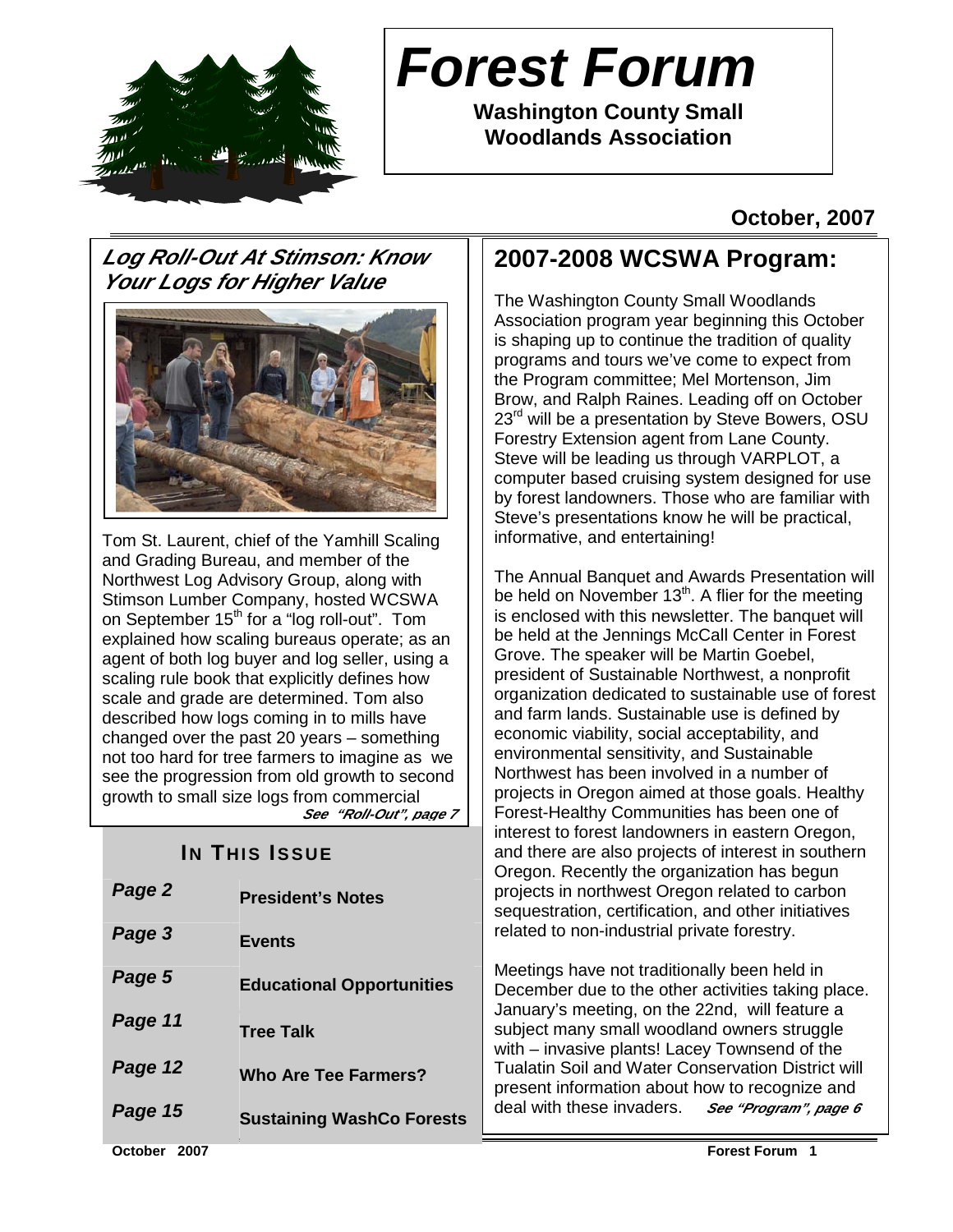### **Notes from the President by Dallas Boge**

The calendar tells us that Fall started a few days ago, the crispness in the air only confirms the change of seasons. My impression of Summer was that it was a little cooler and a lot dryer than what we have had recently. In spite of that, a recent check on this year's seedlings shows a very good survival rate. That also reminds me that it is time to order any additional seedlings needed for next year's planting. The chapter still has a good supply of Douglas fir and western red cedar. Contact Bob Shumaker for details, or see the order form included in the Forest Forum a few months ago.

Once a year we send the Forest Forum to all timber owners in Washington County. This year it is the October issue. The members are owners of a few acres to hundreds of acres of woodlands. Our members own timber for various reasons. The current class of Master Woodland Managers recently visited a small acreage which features a broad collection of species of woodland trees. It also has enough locally marketable species to qualify as commercial woodland, even though it might not be its primary objective. The owner has a chance to interact with other owners and exchange ideas.

Other owners own and manage many hundreds of acres. Often their management objectives are for maximizing the production of timber for the manufacture of lumber for the housing market. In addition, the local chapter thru the state organization helps to shape legislation in the state and nationally.

Our members receive 12 issues of Forest Forum each year, 8 issues of the Update from the state and 4 issues of Northwest Woodlands. In addition, the chapter meets 11 months each year, only taking off December. In the Summer, our meetings are field trips to member's woodlands, and other woodland-related businesses. If this sounds interesting to you, I have a special offer for you. Thru the generosity of Stimson Timber, we have a limited number of coupons offering a \$25.00 discount for new members. All you need to do is fill out the membership application and forward it to me with a check for the full amount less \$25.00.

Dallas

#### **Oregon Woodland Co-op Gets Implementation Grant**

Last year the Oregon Woodland Co-op (OWC) received a grant from USDA to prepare a business plan. That plan has been completed, and calls for significant changes in the scope and value of services, products, and opportunities for Co-op members. A "working capital grant" for \$147,050 has just been authorized by USDA to help the Co-op implement the new plan.

The new business plan will change the way the Co-op does business. Professional services will be provided, as in the past, but with a broader range of services and providers. The Co-op will help members find and utilize niche markets and markets for non-timber products. Coordinated member marketing will be used where there is member interest in achieving higher returns for their products. Specialized forestry equipment will be available for rental or purchase. And, the Co-op will have the services of a staff person to assist members in utilizing Co-op services, researching markets, and providing other member services.

The Co-op is looking for increased membership to participate in this new business venture. A brochure is enclosed with this issue – if you are interested, call Marie Madison at 503-926-3220, or Tom Nygren, 503-628- 5472.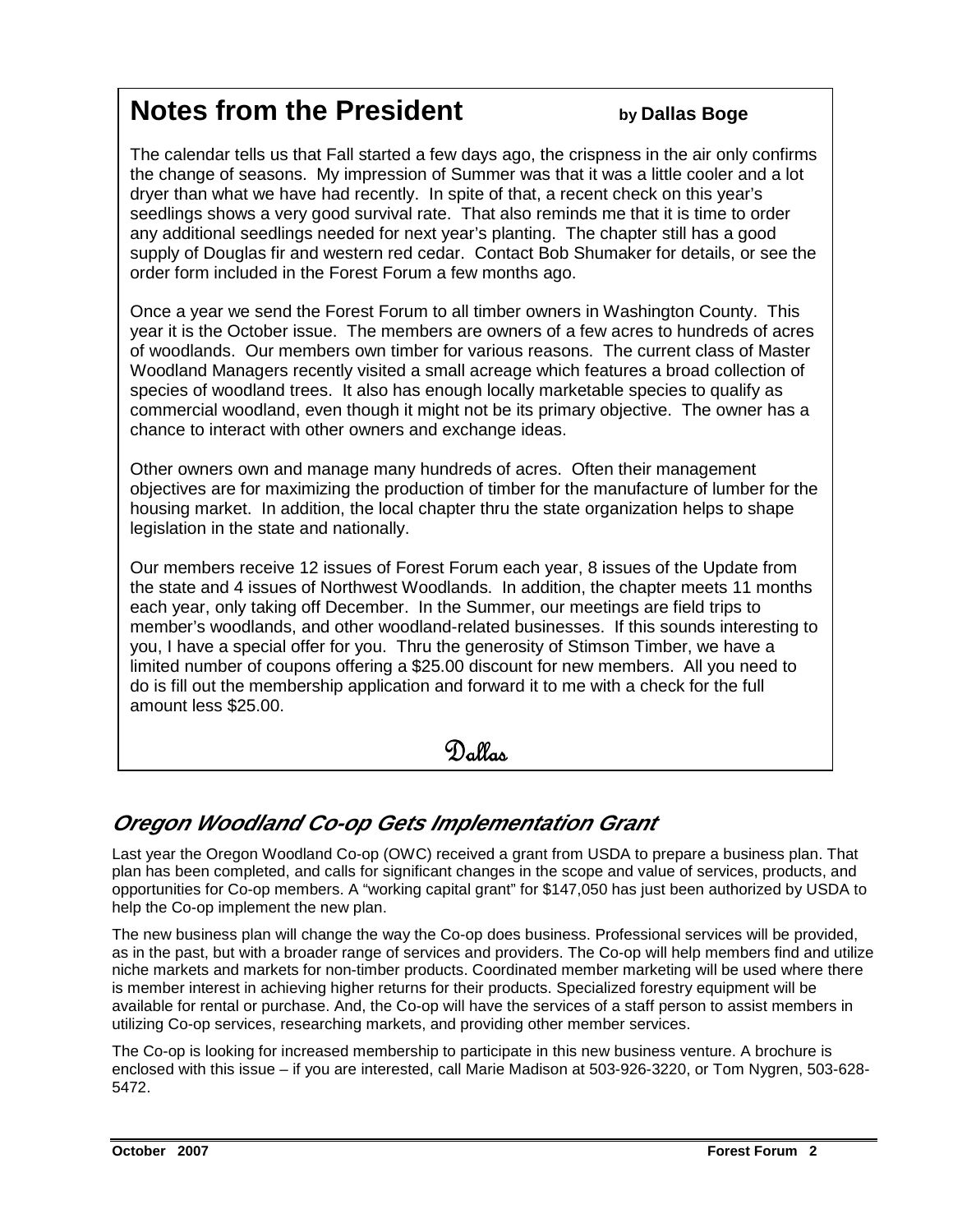#### **WCSWA Leadership**

 **President – Dallas Boge; 503-357-7688 Vice-President** – **Mel Mortensen**; 503-647-0804 **Secretary-Treasurer – Bob Shumaker**; 503-324-7825 Board of Directors: Dick Courter; 503-297-1660 Art Dummer; 503-357-4258 Mel Mortensen; 503- 647-0804 Tom Nygren, 503-628-5472 Neil Schroeder; 503-628-2344 Wendell Walker, 503-353-0328  **Legislative Committee Chair:**  Ron Larson; 503-775-3223

**WCSWA Website** www.wcswa.org

**Website Manager: Kathy Scott** Contact Tom Nygren for web postings and information.

**Forest Forum Newsletter Editor:** Tom Nygren 503-628-5472 e-mail: tnygren@juno.com

#### **The Tree Farm Tradin' Post**

 for tools, equipment, property, or materials? You can place a free advertisement in Forest Forum. A free service to our members: List tree farm items/land to buy, sell, or trade. Contact Tom Nygren, 503-628-5472. Got a tool or piece of equipment you don't need any more? Or maybe you are looking Another way for tree farmers to help each other! (3 month limit)

**For Sale:** (no ads submitted)

**Wanted:** (no ads submitted)

#### **Event Calendar**

| October         | 23 WCSWA Monthly Meeting - 7:00 p.m. VARPLOT, timber cruising software - Steve<br>Bowers, the "Tree Man". OSU Extension office, Capital Center, 185 <sup>th</sup> and Walker Road,<br>Beaverton.                                                                                                                                                                                           |  |  |
|-----------------|--------------------------------------------------------------------------------------------------------------------------------------------------------------------------------------------------------------------------------------------------------------------------------------------------------------------------------------------------------------------------------------------|--|--|
| <b>November</b> | 13 WCSWA Annual Meeting - speaker, Martin Goebel, president of Sustainable<br>Northwest. Jennings-McCall Center, Forest Grove. 5:30 social, 6:15 dinner, 7:00<br>speaker<br>19 Oregon Tree Farm System Annual Meeting and Awards Luncheon - co-sponsored by<br>Oregon Forest Resources Institute and Oregon Tree Farm System. World Forestry Center<br>(see details in Potpourri, page 16) |  |  |
| <b>December</b> | No scheduled meeting                                                                                                                                                                                                                                                                                                                                                                       |  |  |
| January         | 22 WCSWA Monthly Meeting Lacey Townsend, Resource Technician, Tualatin Soil and<br>Water Conservation District, will present information on invasive weeds. OSU Extension<br>office, Capital Center, 185 <sup>th</sup> and Walker Road, Beaverton.                                                                                                                                         |  |  |
| February        | 26 WCSWA Monthly Meeting Paleogeographer. Details later. OSU Extension office,<br>Capital Center, 185 <sup>th</sup> and Walker Road, Beaverton.                                                                                                                                                                                                                                            |  |  |
| March           | 25 WCSWA Monthly Meeting John Krause, Stewardship Forester, Oregon Dept. of<br>Forestry. Details later. OSU Extension office, Capital Center, 185 <sup>th</sup> and Walker Road, Beaverton.                                                                                                                                                                                                |  |  |
| April           | 22 WCSWA Monthly Meeting Susan Barnes, Wildlife Biologist, Oregon Dept. of Fish &<br>Wildlife. Details later. OSU Extension office, Capital Center, 185 <sup>th</sup> and Walker Road, Beaverton.                                                                                                                                                                                          |  |  |
| May             | 20 Potluck at Reeher Family "stage stop" and "woods camp". Details later                                                                                                                                                                                                                                                                                                                   |  |  |
| June            | 12 Twilight tour at the Raines Tree Farm to celebrate 50 year anniversary                                                                                                                                                                                                                                                                                                                  |  |  |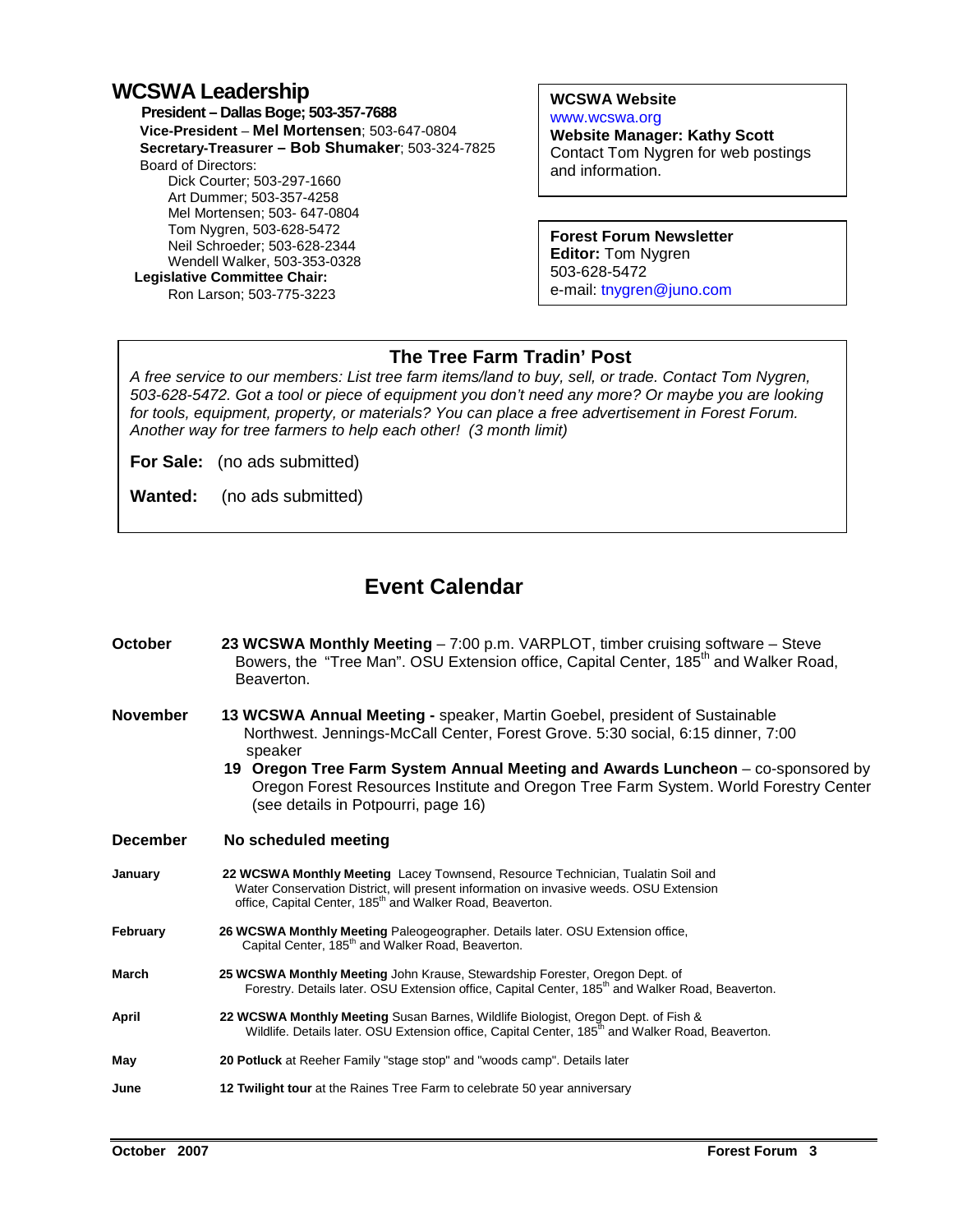# In the tree care business,

Patent Penning

If you're on the ground or in the trees tops; whether you need surgical precision or a knock-down punch; youneed reliable and effective work tools. And when it comes to saw chain, Oregon<sup>®</sup> is the world leader. We invented modern saw chain. We refined it. We constantly search for ways to improve on it.

Oregon<sup>®</sup> sets the standard for performance, stay-sharp, reliability, innovation and long service life.

With an Oregon® saw chain and guide bar and you have a cutting combination that simply cannot be beat. We don't just keep up with the latest in cutting technology, we define it.

When the cut makes all the difference and you want the most value for your money, always look for the Oregon<sup>®</sup> brand.

www.oregonchain.com

**Advanced Cutting Technology**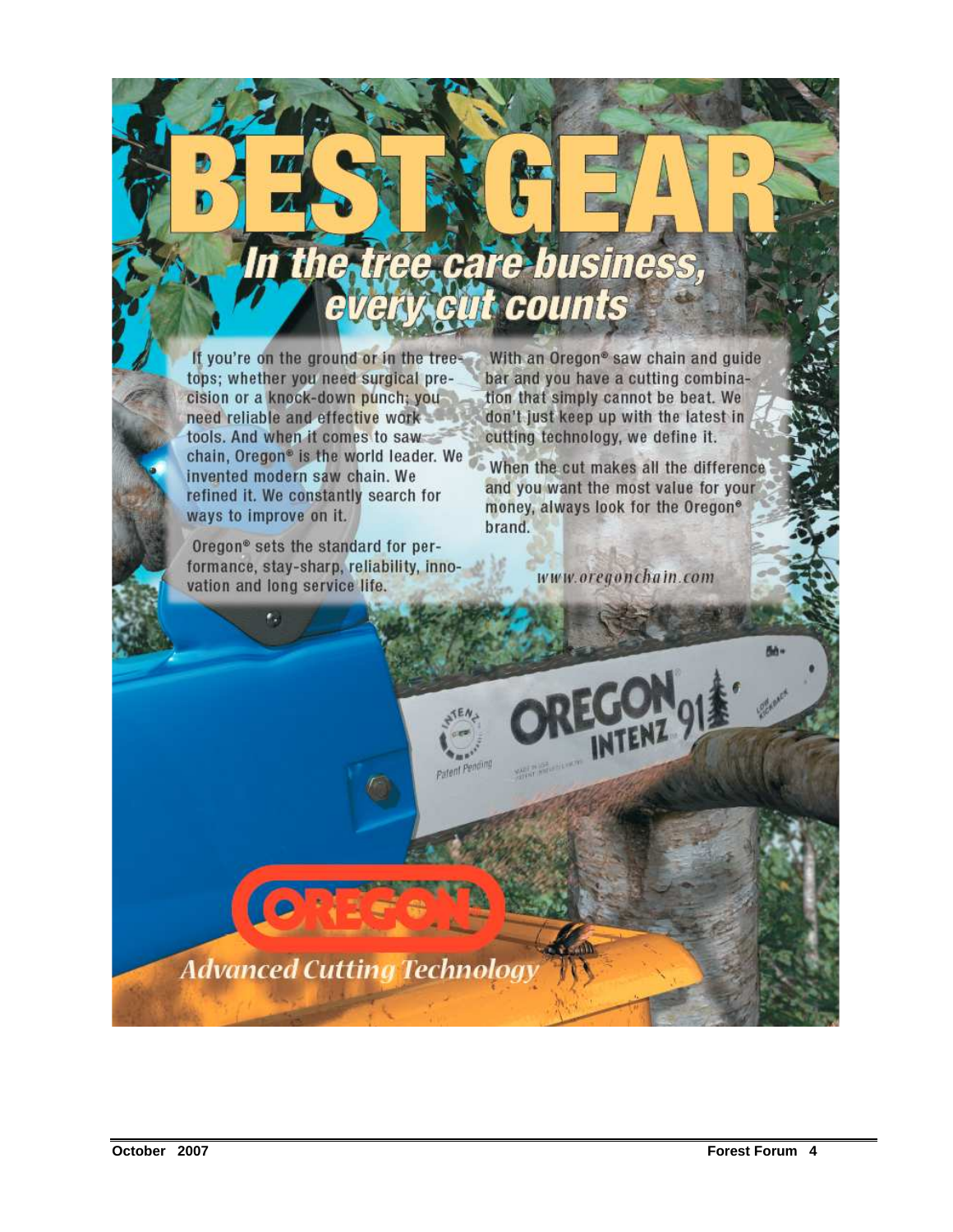#### **Educational Opportunities for Small Woodland Owners**

Family forest landowners, also described as small woodland owners, have a wide range of educational needs. Most express a desire to manage their woodlands responsibly and in a sustainable manner. New woodland owners need basic information about their woodland and how to manage it. Experienced woodland owners look for information to help them market their products, improve their efficiency or productivity, or protect their forest. There are educational resources available to help, from one end of the spectrum to the other. Here are a few of the resources woodland owners have found most helpful:

**OSU Extension Forestry by Chal Landgren, Extension Forester** 

 There are many people who sincerely want to help and answer your forestry question(s). The Oregon State University (OSU) Extension Service is one venue for help. I certainly don't have all the answers, but maybe I can help put you in touch with someone who can answer your question or get you started in the right direction.

**Oregon State University Forestry Extension** concentrates on group education. We sponsor classes on things like road maintenance, forest planning, and so on.

There are two Extension Foresters in this general area and 10 spread across the state. My "territory" is Washington and Columbia counties with some statewide work in Christmas trees.

Brad Withrow-Robinson covers Polk, Marion and Yamhill counties. Both of us have newsletters and try to outline coming events and opportunities. The newsletter(s) are free and available on the web (addresses below) or you can be added to mailing lists.

Newsletter-Tall Timber Topics (Washington and Columbia Counties) http://extension.oregonstate.edu/washington/index.php Contact phone for Chal Landgren is 503.725.2102.

Newsletter- Forest and Tree Notes (Yamhill, Polk, and Marion Counties) http://extension.oregonstate.edu/yamhill/forestry/index.html Brad Withrow-Robinson's contact phone is 503.434.8914

Currently, I'm in the middle of a series of classes called Master Woodland Managers. The list of participants for our latest class is:

| Elouise Binns | Dallas Boge                      | Sharon Boge                                         | Jim Brown | Vic Herinckx                     | Brian Hoyt |
|---------------|----------------------------------|-----------------------------------------------------|-----------|----------------------------------|------------|
|               | Linda Martin Pat Nygren Paul Nys |                                                     |           | Cary Renzma Joanne McGilvra Rose |            |
|               |                                  | Sam Sadtler Paul Sansone Neil Schroeder Bill Triest |           | Susan Vosburg                    |            |

In a few months, these folks will help others as part of their "pay back" for the instruction over the past months.

#### **Oregon Forest Resources Institute (OFRI)**

The Oregon Legislature established OFRI in 1991 to improve public understanding of Oregon's forest resources and encourage environmentally sound forest management through training and other educational programs for forest landowners. It is funded by a dedicated tax on harvest of forest products. OFRI sponsors conferences, training courses, and publishes a wide range of booklets and brochures on specific topics of interest to forest landowners, Their website is www.ofri.org

#### **Oregon Small Woodlands Association (OSWA)**

OSWA represents the interests of small woodland owners in Oregon – in the community, in the legislature, and in relationships with other organizations. One of the primary missions of OSWA is education. OSWA and its partners use a variety of means to help family forestland owners educate themselves, including field tours, newsletter (the Update), website, and Northwest Woodlands, a quarterly publication that features topics of interest to landowners managing forests. Participating in OSWA is a very good way to get "plugged in" to a variety of educational opportunities. An application form is included in this newsletter. The OSWA website is www.oswa.org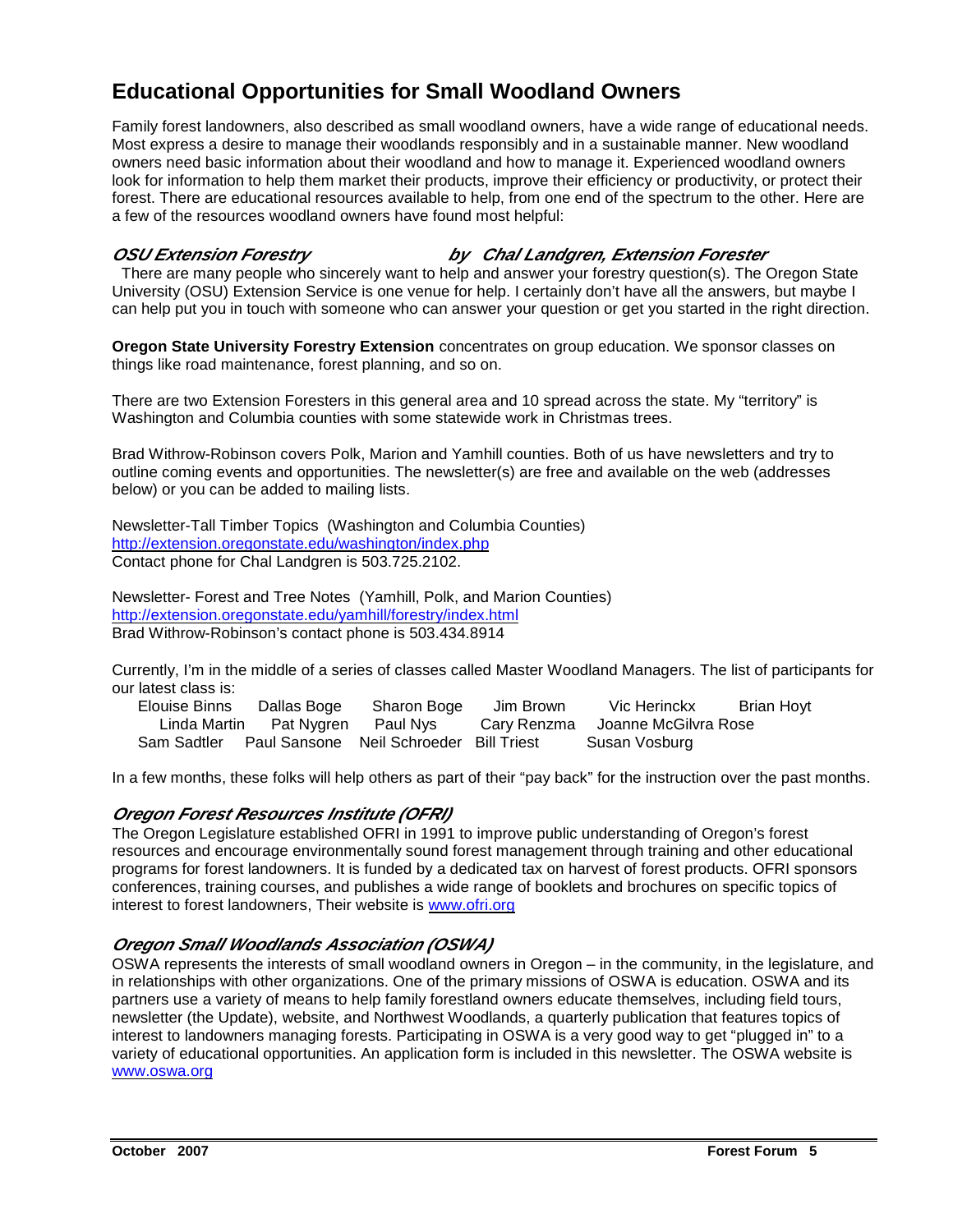#### **Program,** continued from page 1

The **February 26th** WCSWA meeting will likely be a paleogeographer, but no specifics are available yet. Perhaps when Jim Brown gets it lined up for us, we'll know what the term means! A good guess might be that it has something to do with what the landscape looked like in pre-historic times.

On **March 25th** John Krause, one of the Forest Stewardship foresters working out of the Oregon Department of Forestry Forest Grove office, will meet with us to discuss his dual responsibilities: providing assistance to forest landowners and administering the Forest Practices Act.

Susan Barnes, wildlife biologist for the Oregon Department of Fish and Wildlife, will visit us at our **April 22nd** meeting. She is currently the Wildlife Diversity Biologist for ODFW's Northwest Region, an area that extends from Astoria to Cottage Grove on the west side of the Cascades. Susan's main responsibilities include 1) providing oversight and coordination of non-game wildlife related issues and activities for fellow employees, local jurisdictions, project applicants and the public and 2) serving as the technical expert on biological requirements and management of non-game species. In other words, her job is to represent and promote the conservation of non-game wildlife and their habitats.

On **May 20th**, we'll begin the summer tour season with a potluck at the Reeher family "stage stop and rest camp" on the Wilson River highway. The Reehers will present a half hour slide program on the "early settlers" as well as a half hour "historical walk". There is an eating hall that will accommodate 40 to 50 people, with tables, chairs, electricity, water, stove, and refrigerator. The historic stage stop and woods camp is located near the Tillamook Forest Center.

The first official summer tour will be on **June 12th** – a visit to the Raines tree farm near Cherry Grove (just northwest of Gaston). This is the  $50<sup>th</sup>$  year of operation for the tree farm, begun by Ralph Raines from farming and grazing lands that he has planted and cultured over the years. Ralph Jr. will conduct the tour.

July or August are the normal months for the annual Tree Farmer of the Year Tour (the TFOY will be announced at the annual meeting in November). This is always a big event for WCSWA, with food and drink as well as an interesting tour.

**Get these dates on your calendar!**



A reminder about farm/ranch insurance.

A roll up your sleeves reminder.

Whether you're on a 15,000-acre ranch or a small hobby farm, your insurance should work as hard as you do. Call today for a free, no-obligation look at getting it all coveredhome, buildings, livestock, machinery and liability. So you can check it off your list, and off your mind.



Larry Thompson Agency, Inc. 15455 NW Greenbrier Parkway<br>Beaverton, OR 97006 (503) 924-2200 Bus (503) 924-2202 Fax



All your protection under one roof\*

American Family Mutual Insurance Company and its Subsidiaries Home Office - Madison, W153783 www.amfam.com

 $002059 - 1/06$ @2006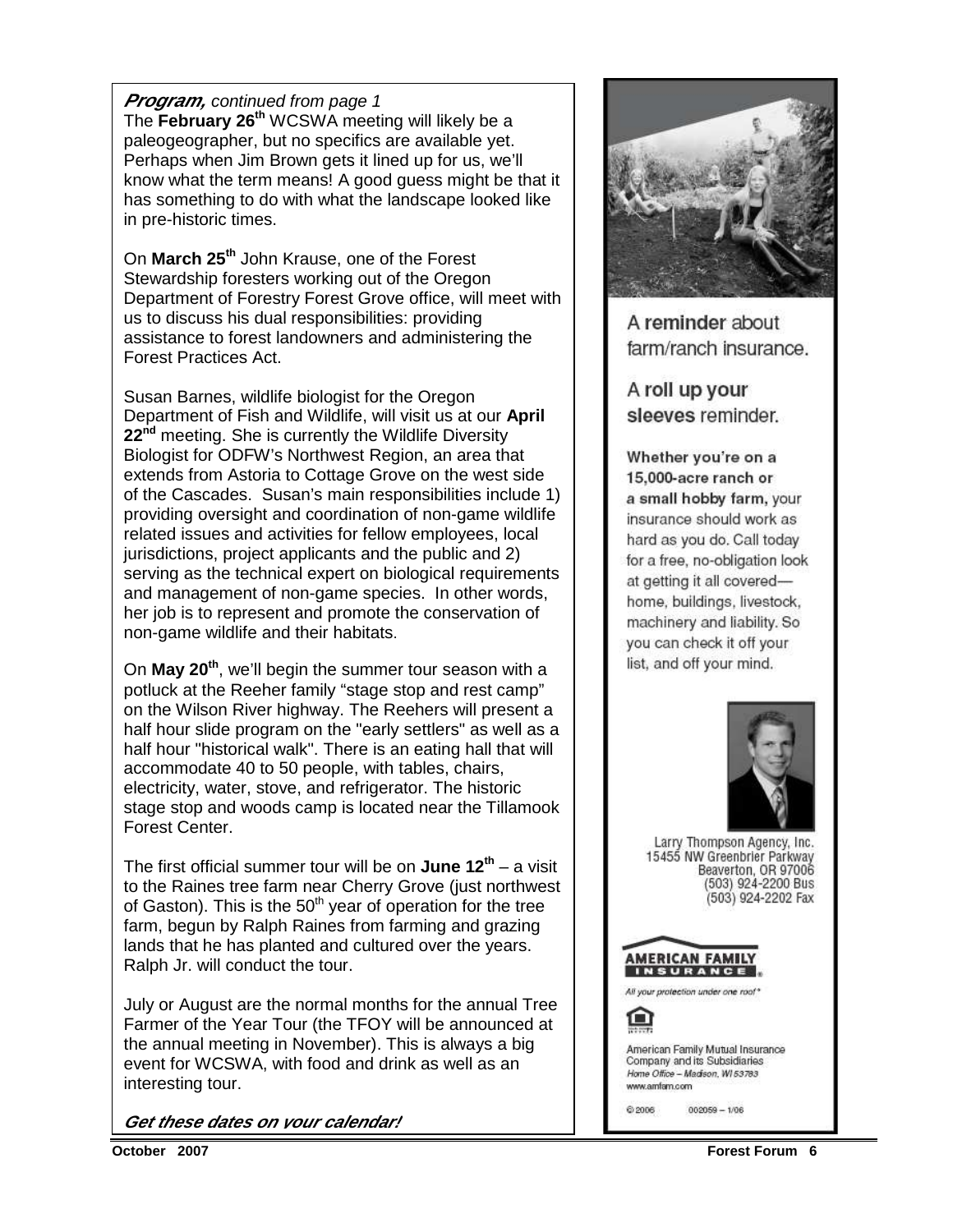#### **Roll-Out,** from page 1

thinning. The rule book has changed over time to accommodate these changes.

Log measurements continue to evolve. One decision that faces those selling younger, smaller timber is whether or not to sell by weight or by boards. Weight is based on the weight of a cubic unit of wood, while boards are measured by a constructed conical shape representing the number of 1" by 1" by 12" pieces of wood in a tree. Using cubic volume tables, and average weight per volume tables, the weight of logs can be determined. Comparing the value by weight from mills that buy by weight, with the value of boards offered by mills buying by boards, can help a log seller make a decision. However, the value by boards can be trickier to estimate, unless the seller is very familiar with the log scale rule, and how mills structure their buying prices.

Following an overview of log scaling, Tom led those at the roll-out through a detailed examination of 20 logs, which exhibited a variety of scaling sizes, defects, and deformities. Using the scaling rule book, Tom demonstrated how logs can be "made" into their highest value, taking advantage of mill pricing structure, and minimizing the effect of defect on value received.

Tom offered these tips to log sellers:

- 8 foot minimum recovery is the bottom line. The log bucker must adhere to this standard. If not, the log is scaled to only its minimum length
- on 4 ring to the inch or less,  $2\frac{1}{2}$  " knots with raised collars are a downgrade because of the effect of the collar down through the boards
- ring count is not usually a factor except in old growth logs
- some mills have a maximum log butt width, which may require "long butting" or "sniping"
- mills may say they want extra trim, but scalers follow the rule book. A mill can, however, refuse to buy if too many logs come in not meeting their requirements.

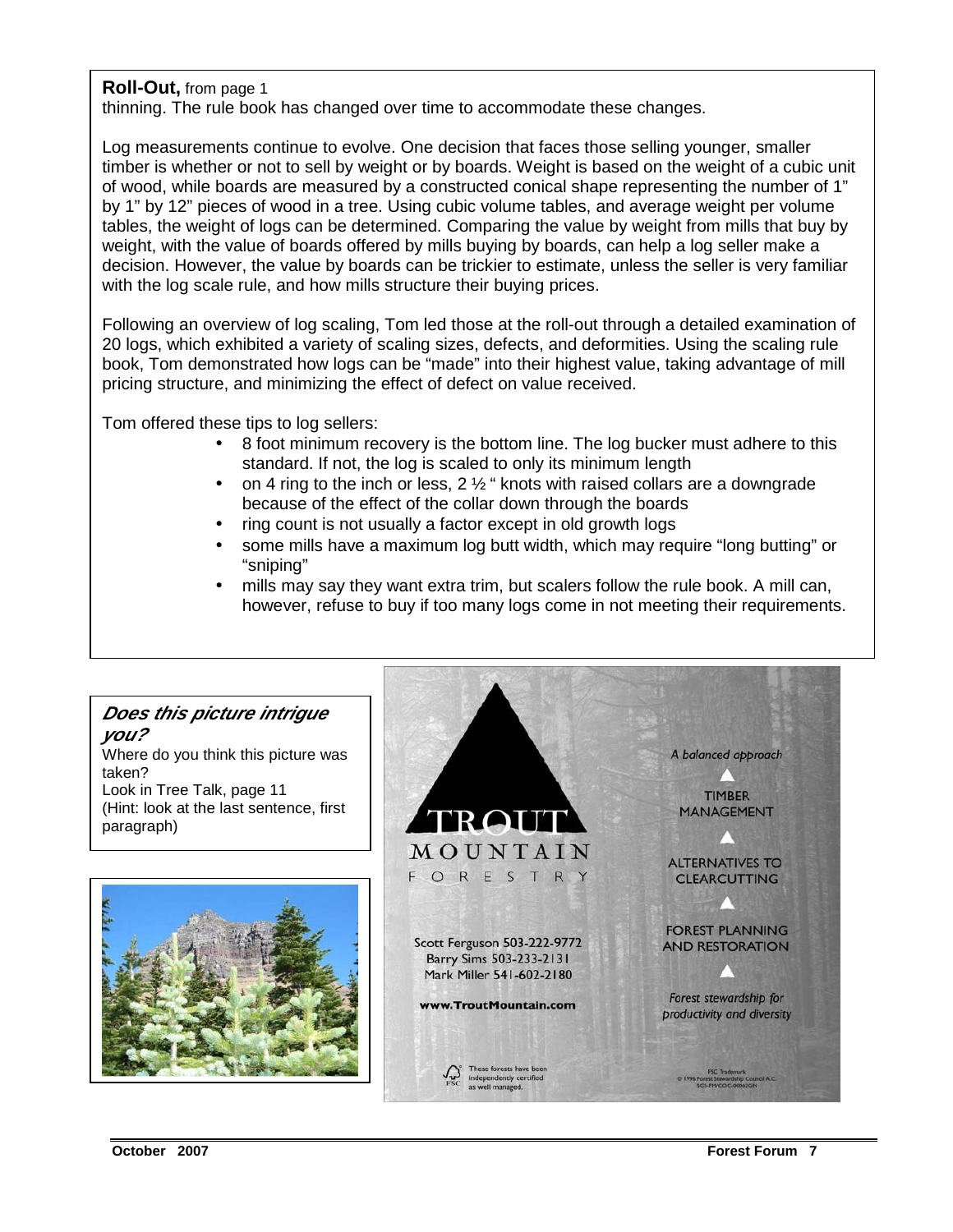#### **Got A Woodland? Make The Most of It and Join OSWA**

| ASSOCIATION | <b>Oregon Small Woodlands Association</b><br><b>Membership Information</b><br>Up to 70 Forestland Acres = $$75$<br>Mail: OSWA;1775 32nd Pl. NE<br>71 Acres and more $= $125$<br>Ste. C; Salem, OR 97303<br>For more information: 503/588-1813<br>oswa@oswa.org<br>fax: 588-1970 |
|-------------|---------------------------------------------------------------------------------------------------------------------------------------------------------------------------------------------------------------------------------------------------------------------------------|
|             |                                                                                                                                                                                                                                                                                 |
|             |                                                                                                                                                                                                                                                                                 |
|             | City State Zip I was referred to OSWA by                                                                                                                                                                                                                                        |
|             |                                                                                                                                                                                                                                                                                 |
|             | Chapters: 1) 2) $(\$13 \text{ extra})$ Comments:                                                                                                                                                                                                                                |

#### **Contact: Art Dummer, Membership Chair 503-357-4258 OSWA MEMBERSHIP BENEFITS**

**After reading this newsletter, we hope that you will decide to join the Oregon Small Woodlands Association, the voice for the small woodland owner in Oregon. When you join OSWA, a county chapter membership (such as Washington County Small Woodlands) is also included. At the very minimum, membership in the organization offers you:** 

- **The opportunity to network with over 2,900 family woodland owners in Oregon.**
- **The opportunity to educate yourself and others about family woodland ownership via publications, events and tours.**
- **The opportunity to advocate for issues important to the Association by working with other volunteers and our professional staff at the local, state and national level.**
- **The opportunity to help develop new tools aimed at sustaining family forestlands as part of Oregon's landscape for generations to come.**
- **Links to leading research for and about family woodland ownership.**
- **Speakers at monthly meetings of Washington County Small Woodlands and summer forest tours.**
- **Monthly newsletter from Washington County Small Woodlands as well as OSWA newsletters and Northwest Woodlands Magazine.**

**Washington County Small Woodlands is a vibrant chapter. Come join us. We value your support. More members mean a stronger the voice for the small woodland owner.**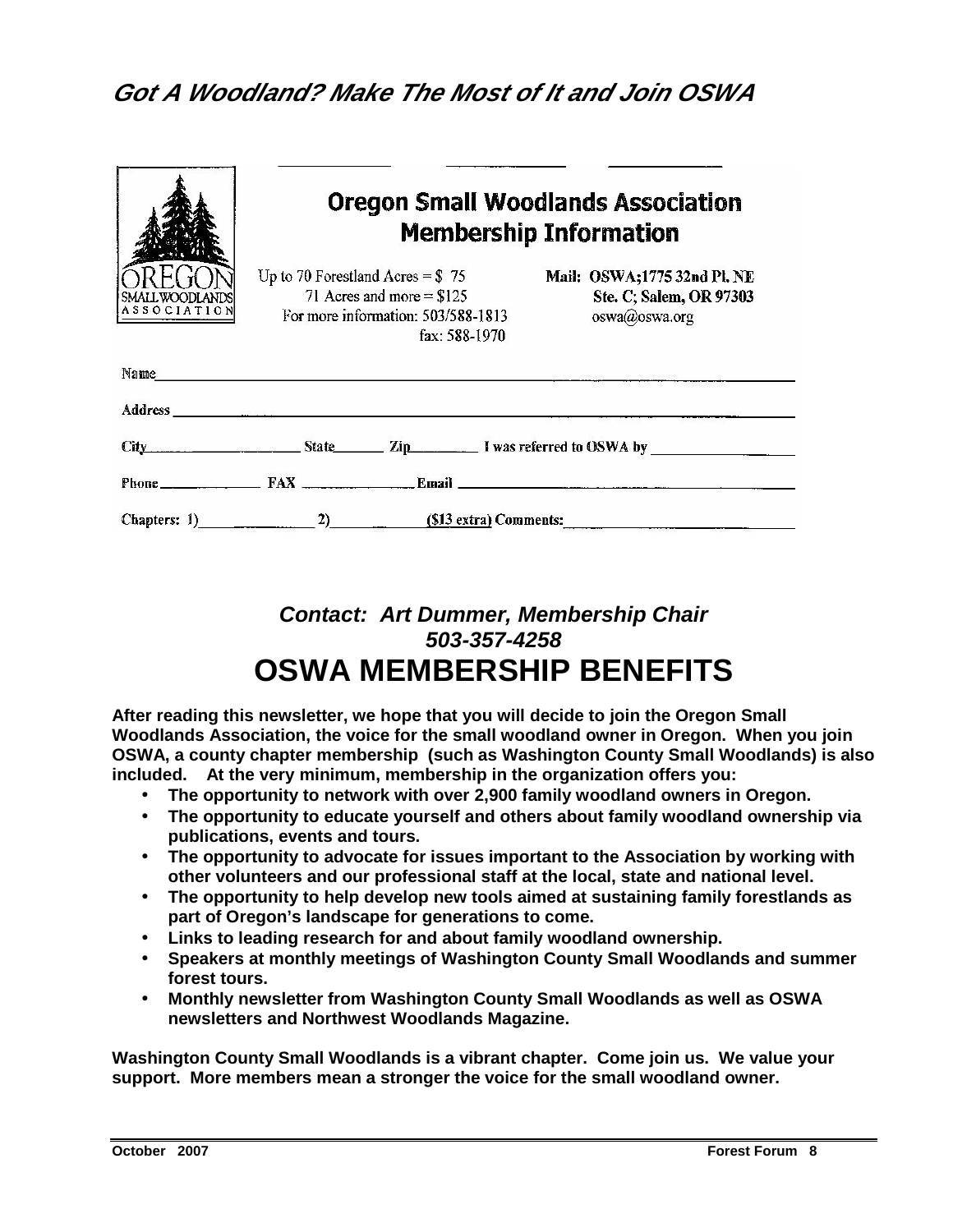## **STIMSON'S** MANAGFI

A landowner assistance program practicing sustainable forestry...

#### **ASK US ABOUT...**

#### **SERVICES**

- Tree Planting
- · The Oregon Forest **Practices Act**
- · How to implement<br>sustainable forestry into your plan
- Thinning Systems
- · The Coastal Salmon<br>Restoration Initiative

The Stimson commitment to forest management<br>and the community is<br>a century-long tradition in<br>Northwest Oregon.

- Permitting, unit layout and administration of logging activities
- Marketing of all log sorts
- · Selective harvesting and thinnings
- · Cost-effective reforestation and plantation maintenance



P.O. Box 68 · Forest Grove, OR 97116 (503) 357-2131

#### FOREST MANAGEMENT **ASSISTANCE**

We offer management services to<br>private woodland owners. Our<br>recommendations are based upon recommendations are based upon<br>your objectives, sound forest<br>management, and value optimization.

The Stimson advantage means that<br>you earn the best possible dollar<br>for your logs and keep more where<br>it belongs - right in your own pocket.

A TRADITION OF QUALITY<br>We are always interested in<br>purchasing land, timber and delivered logs.

#### **Advertising Opportunity:**

**The Forest Forum is a monthly newsletter sent out to over 250 members and friends of WCSWA. Advertisers receive free newsletters for the duration of their ads.** 

#### **ADVERTISING RATES (PRICE INCLUDES TYPESETTING & AD PREP)**

**YES!** I want to advertise in the WCSWA Forest Forum. Ad size:

Enclosed is a check or money order for: 1 issue \_\_\_\_ 4 issues \_\_\_ 12 issues

| Company _______________        |  |
|--------------------------------|--|
| Contact <b>Contact Contact</b> |  |
| Address______________          |  |
| City/State/Zip____             |  |
| Phone                          |  |
| Fax                            |  |

Please send this form, ad copy, logos, photos, etc. to:

**Dallas Boge, 10735 NW Thornburg Rd, Gales Creek, OR 97117** 

**Thank you for supporting Washington County Small Woodlands Association!** 

|                    |       |        | 12     |
|--------------------|-------|--------|--------|
|                    | issue | issues | issues |
| 1/12               | \$15  | \$30   | \$75   |
| page               |       |        |        |
| $1/6$ page         | 25    | 50     | 125    |
| $\frac{1}{4}$ page | 35    | 70     | 175    |
| $1/3$ page         | 45    | 90     | 225    |
| $\frac{1}{2}$ page | 65    | 130    | 325    |
| $2/3$ page         | 86    | 170    | 425    |
| Full               | 125   | 250    | 625    |
| page               |       |        |        |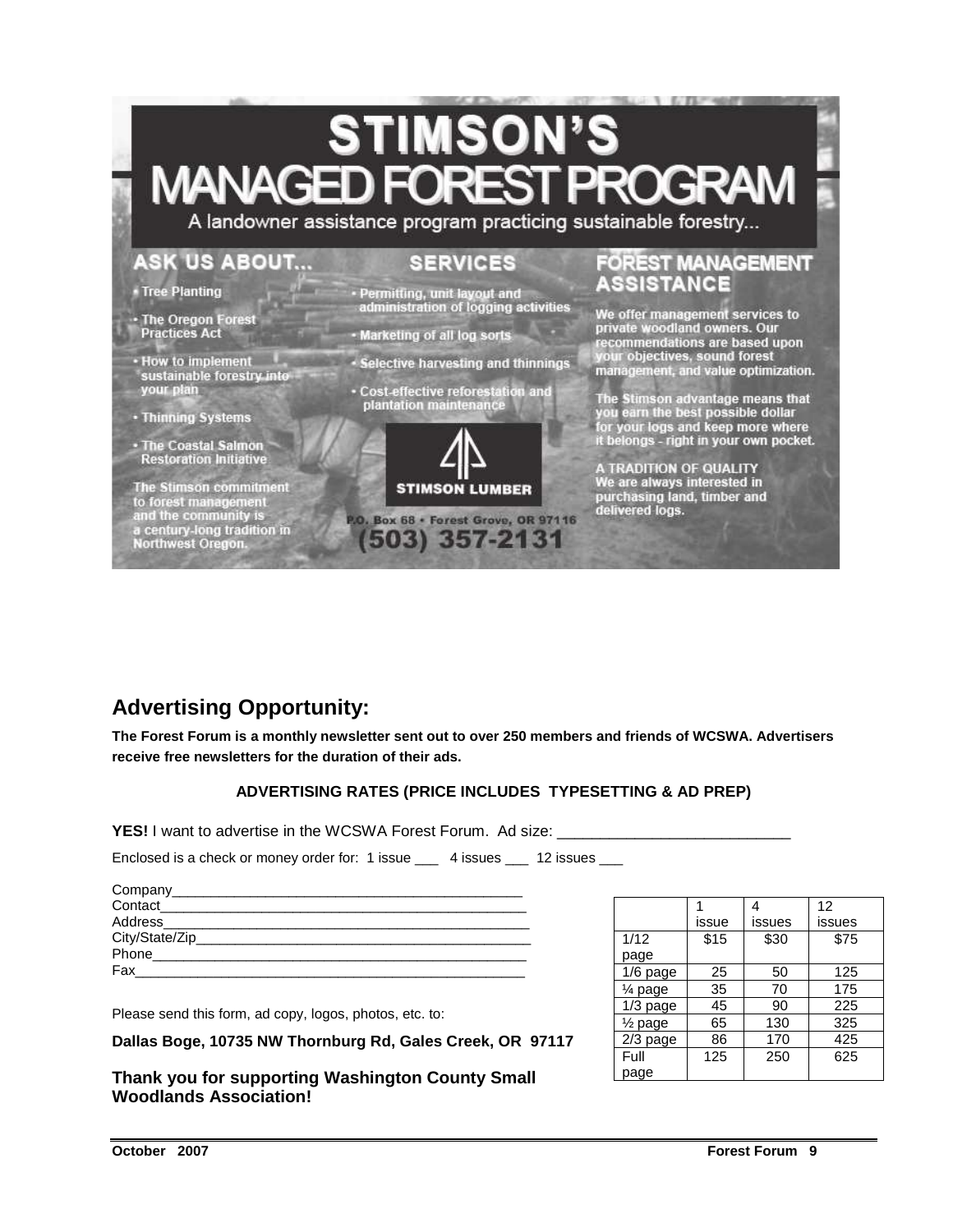

### First to Start. Last to Quit.

## **shindaiwa**



#### **Ask around.**

The Court of the Court Our company, our products, and our reputation are all built<br>on one principle. Quality. It's what we're made of. Better parts and better engineering mean greater performance and longer life. At Shindaiwa, we invest more in research, design,

and materials to give you a product that out performs the competition year after year.

www.shindaiwa.com 800.521.7733

> **HIZSIC HEDGE TRIMMER** Displacement: 24.5cc / Output: I.I hp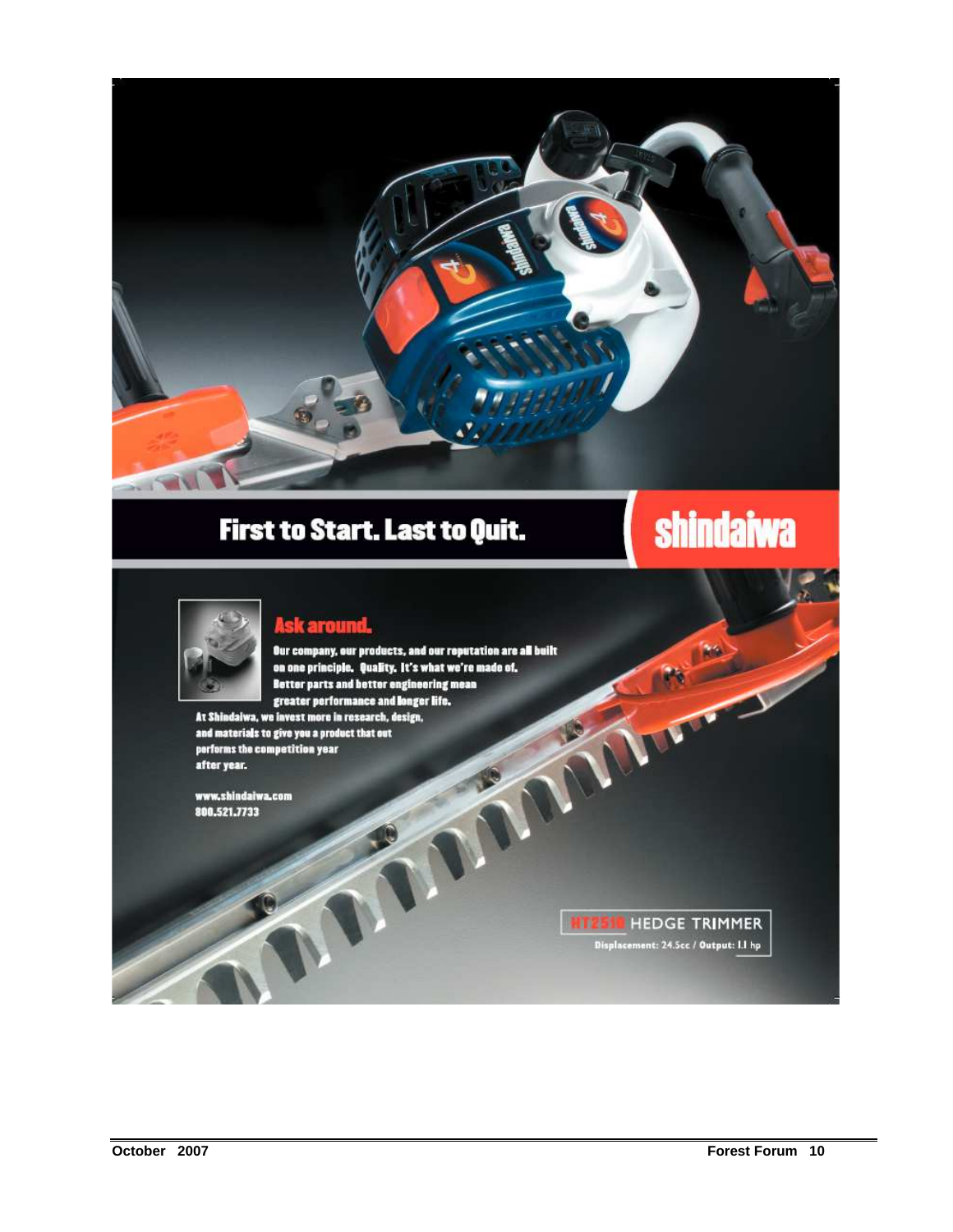Bob and I recently returned from a trailer trip. We left our land of doug fir, cedar and alder for that of spruce, aspen and pine. I'm sure we're not the only tree farmers who get excited about trees in other parts of the country. We seem to gravitate toward treed country when we travel. The Canadian Rockies encompassed the start of our route, and then we dipped back into the U.S. at East Glacier. Eastern Montana brought the high plains and North Dakota the Badlands. While we enjoyed the endless prairie dotted with antelope and Angus, when we reached the piney woods of the Black Hills of South Dakota, our woodland kinship was renewed. The Black Hills is ninety percent National Forest and exhibits sound management with well thinned, multiple use forests. The conflict we see in the west on how to manage our National Forests seems delightfully absent there. After enjoying the monuments of Mt. Rushmore and Chief Crazy Horse as well as scenic sights of the Black Hills, we turned west and completed our circle back through Montana and Idaho to return to our own beauty of Northwest Oregon. In the Canadian Rockies, I took an up close picture of the new growth of a stand of healthy spruce. Five inches seems to be the norm. And we think forty to eighty years is a long time to wait for harvest!

 Since this issue of Forest Forum will reach a much larger audience than usual, I would like to put in a plug for joining Oregon Small Woodlands Association. Bob and I first joined OSWA when we owned five acres of woodland in Scholls. We were a busy family with small children, and while we never took advantage of meetings or tours, we felt it advantageous to learn what we could and support the small woodlands natural resource community.

 After moving to forty acres in Banks, we raised sheep and were hustling to learn this fun but challenging job. We tried to take care of what little forest we had while raising a family and working outside jobs. After twenty years, we had the opportunity to buy an adjoining forty acres of forestland that had just been clear-cut. We took the responsibility for doing the replanting. During this purchase, we became more than ever aware of our situation as neophyte forest managers. We remembered OSWA and rejoined. This time we did attend meetings and tours and learned from the eons of experience represented and readily shared by members. We became Master Woodland Managers through OSU Extension and have happily volunteered where our interest and the woodland community's needs meshed.

 I urge you to consider joining OSWA. With your membership you are automatically a member of a county organization such as Washington County Small Woodlands who distributes this monthly newsletter to members and has regular educational meetings and tours. OSWA also has a statewide newsletter. OSWA is the only organization in Oregon dedicated to supporting woodland owners in the community, in the legislature, and in other organizations. Their primary mission is education. While it is true that trees will grow on their own, growing a healthy, fire-resistant, productive forest takes know-how. OSWA and WCSWA are ready to provide the necessary knowledge and support. I hope you will join the organization for your own benefit and that of the wider small woodland resource community. If you have questions, feel free to contact any OSWA or WCSWA officer or board member or check out the websites at www.oswa.org or www.wcswa.org.

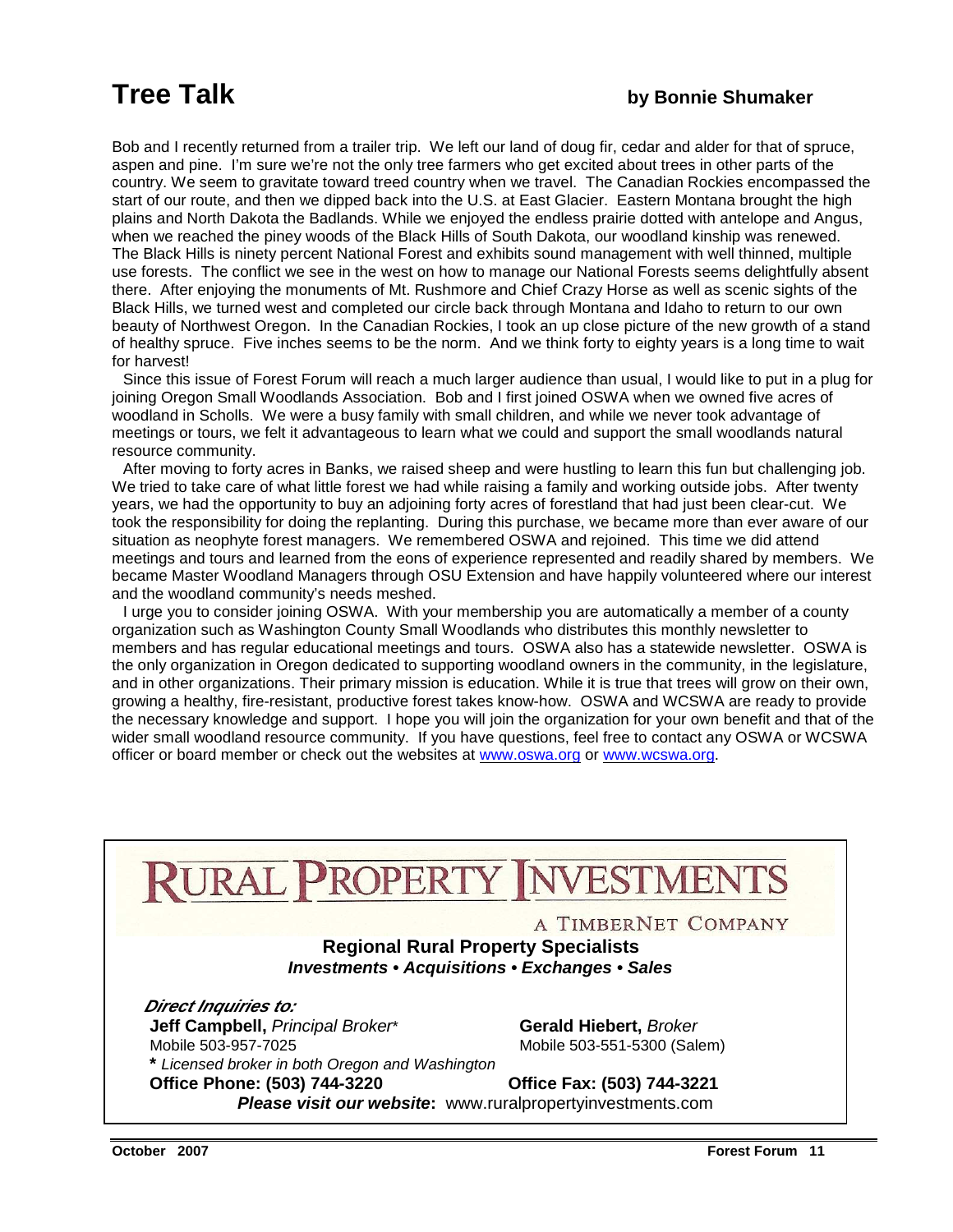#### **Who Are Tree Farmers? by Ron Bell, Arkansas forest landowner**

Editor's note: This article appeared in the National Woodlands magazine, date unknown. It was suggested for inclusion in this issue because of it emphasizes getting "down and dirty" in managing your woodland. The article is not meant to denigrate forestry professionals, who can provide valuable services to landowners, or even those of us who own land but find we don't have the necessary time or resources to be as active as we'd like to be. However, it does give one pause to reflect on how much of our time, passion, and resources we are giving to our woodland, and to our community of woodland owners and tree farmers.

Son, I did not give you a very good answer the other week when you asked a very important question. The conversation occurred in late March while you were out of school for spring break; and I had you planting trees and helping your mom and I run our regional forestry conference. You asked, "Why do I have to work all week while my friends are going everywhere on vacation? Their parents are forest landowners too!" My answer was, "The reason you are working and those other kids are not is because their parents are forest landowners while yours are tree farmers". Now, I realize you don't have the experience to understand that answer, so I would like to explain it to you.

The first thing you need to understand is that, while all tree farmers are forest landowners, most forest landowners aren't tree farmers. Let me explain some of the differences. The average forest landowner, especially the large institutional ones, is probably third generation dilettantes or debutants who own forestland simply because an ancestor left it to them as part of the inheritance. Most tree farmers are first generation landowners who purchased their forestland because they have a love and passion for forestry. Forest landowners attend conferences, sometimes for the chance to learn a little about forestry, but mostly to socialize, politic, and do and say what their industry handlers tell them to do. Their children won't be present because it's really not all that important. Tree farmers plan and run conferences because of their willingness to serve others; and their children will be there to learn how to do the same when their time for service comes. A forest landowner seldom visits their forestlands because they don't want to get mud, dust, or scratches on their Lincoln Town Car. Mud is mostly what holds a good tree farmer's pickup together.

Forest landowners occasionally receive a timber sale check from a forestry consulting firm and are told they had a good sale, got a good price, and everything turned out all right. A tree farmer will be on site, managing his sale, ensuring that the trees are harvested as he marked them, that materials are properly sorted for their best use and highest value, and delivered to the buyers he has selected to get the best price the market has to offer.

A tree farmer will have sawdust in his hair, tree sap on his pants, and seedling planting dirt under his fingernails. Forest landowners seldom will. At this conference, when you will hear someone giving a theoretical, general presentation on a management practice that will produce theoretical results, you are probably listening to a forestry professional. On the other hand, if the speaker demonstrates he probably knows more about growing that particular stand of trees on that particular patch of ground than anyone else on earth, you are probably listening to the tree farmer who grew them.

A forest landowner looks for her check so she can finalize her plans for a European vacation. A tree farmer will look forward through the mists of time and future events, design in her mind the architecture of her future forest, and then lead her generations of descendants in building it.

Now son, this has still been somewhat of an incomplete answer, but I hope it helps. Just understand this. That week last March, while the children of those other forest landowners were out spending their legacy, this tree farmer had you out building yours.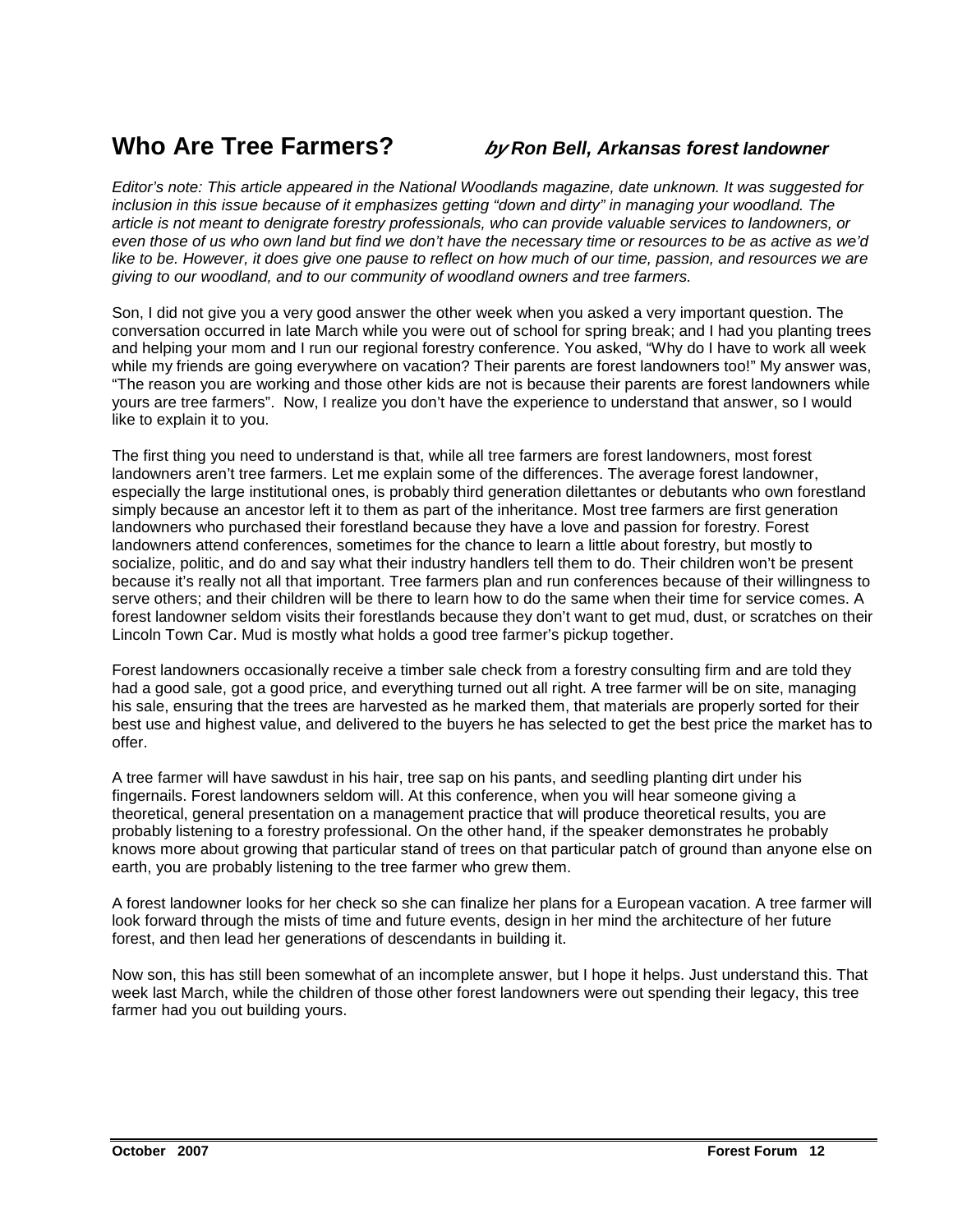

#### **Are Those Old trees Growing Faster?**

Is it possible that old growth trees are now growing faster in recent decades than they did before? Research was done on ring count samples from oaks, poplars, and cedars in states from Maine to North Carolina by Neil Pedersen, assistant professor at Eastern Kentucky University. Some of these trees were 400 years old, but still showed a growth spurt in recent decades. Coincidentally, climate data for the same geographic area over the last 80 years is showing that there was about two weeks less snow on the ground, and temperatures over 4 degrees colder, in the 1970's than now. Pedersen found that younger trees were growing faster too.

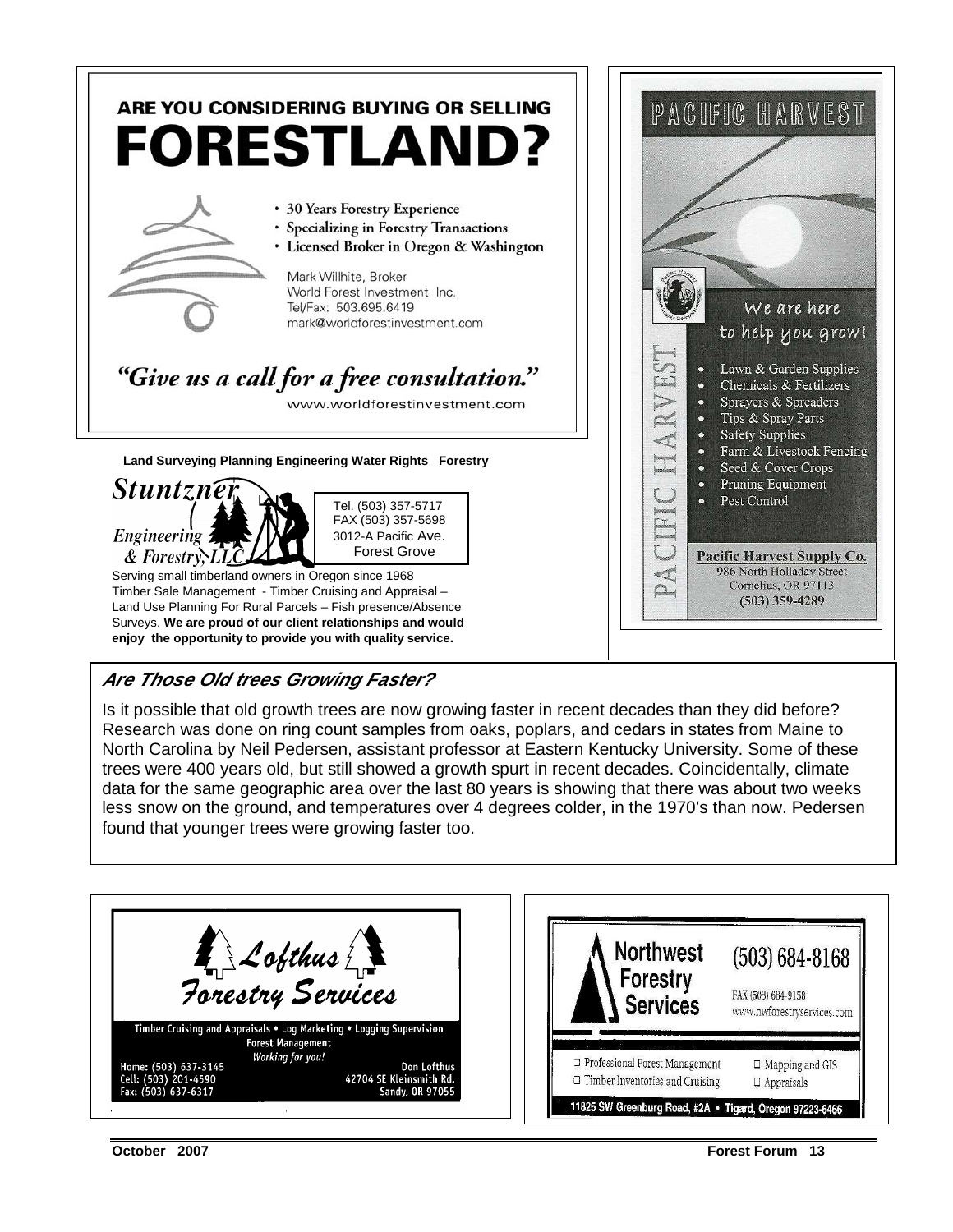

### **CREATIVE** FOREST

WARREN TAUSCH, CERTIFIED FORESTER SPECIALIZING IN **PARTNERSHIPS** 

• WITH YOU, THE FOREST OWNER, SEEKING CREATIVE APPROACHES TO YOUNG STAND MANAGEMENT

• WITH NATURE, IN THE ONGOING CREATION AND EVOLUTION OF A HEALTHY, DIVERSE FOREST!

 FREE INITIAL CONSULTATION! CALL WARREN AT 503-481-1921. VISIT MY WEBSITE AT

www.tauschforestconsulting.com

### **For All Your Forest Management Needs,** Let MAP's Experience Work for You

MAP, Inc. specializes in forest management for private woodland owners. Our goal is to create a partnership with our clients and manage their timberland together.

REFORESTATION . LOGGING . MARKETING . STEWARDSHIP MANAGEMENT PLANS



TIMBER APPRAISAL & CRUISING . FOREST MANAGEMENT . CERTIFIED FORESTERS



19170 S. Molalla Ave. Oregon City, OR 97045 Email: map@web-ster.com FAX (503) 655-6578

#### 503-655-5524

**Did You Use Pesticides On Your Tree Farm This Year?**

If you did, you must report on the use to the Oregon Department of Agriculture through the Pesticide Use Reporting System  $(PURS)$ . The report is due January 31 $^{\rm st}$  of each year, or more often if you wish. To report, you must go on the PURS website, register, and file the report according to the website directions. Minimally you must know the water basin you used the pesticide in, the product name and EPA registration number, amount you applied, and the purpose for the application. The PURS website is http://oregon.gov/ODA/PEST/pest\_index.shtml



**BRUSH TIGERS, INC.** THE ULTIMATE IN LAND CLEARING!

Save time and money on your next land clearing project by calling Brush Tigers, Inc. We can clear one acre of heavy brush and small trees or up to four acres of light brush in a single day leaving virtually nothing to haul away!

- Land/Lot Clearing
- $\bullet$  Fire Breaks
- Maintenance of Fire and
	- Logging Roads

VISIT OUR WEBSITE TODAY AT: WWW.BRUSHTIGERS.COM

Or email us to receive an information packet EMAIL: BRUSHTIGERS@COMCAST.NET

**E03 313 3500**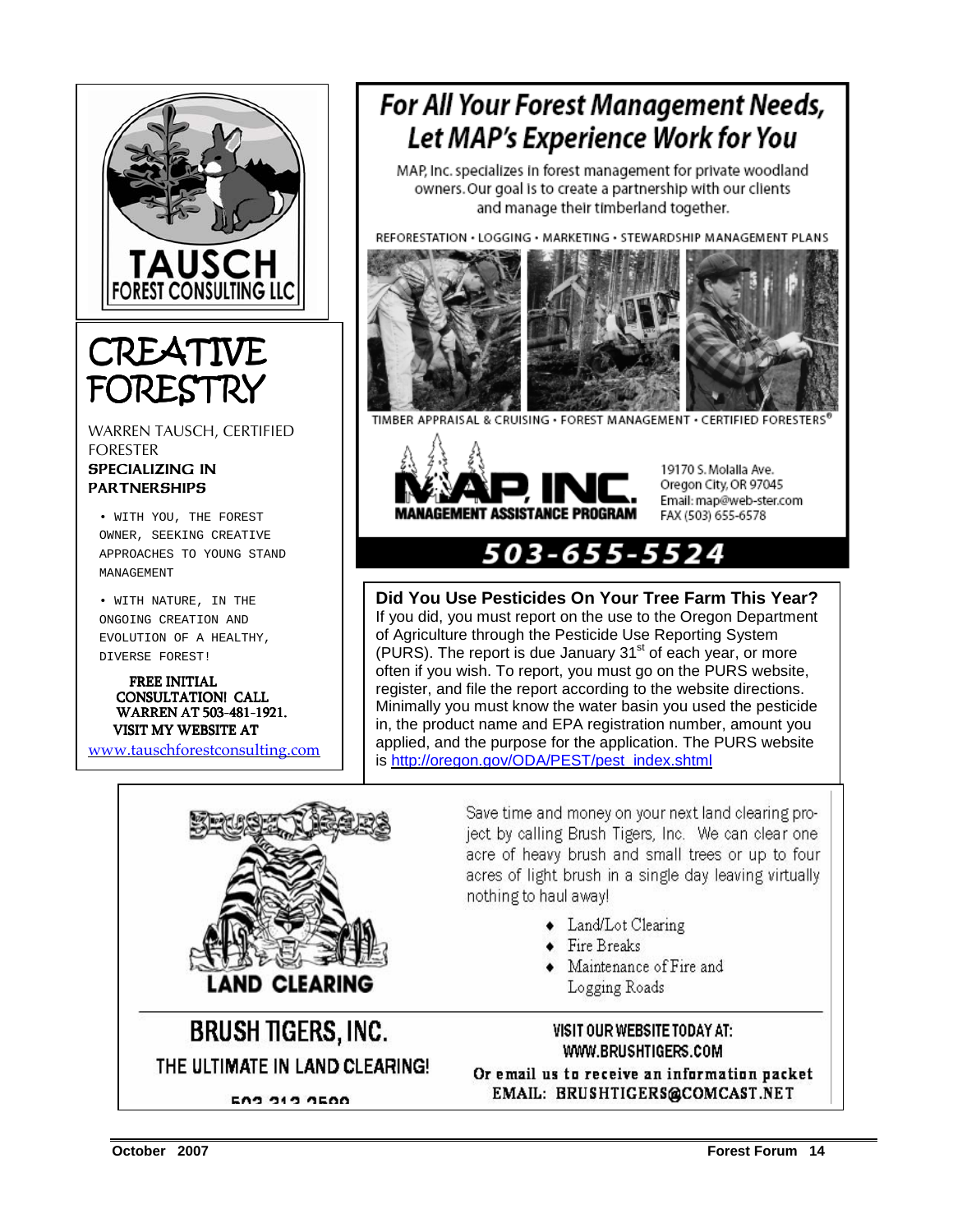#### **Sustaining Washington County's Forests**

On the 26th of January the Vision Action Network of Washington County sponsored a day-long Sustainability Summit at the County Public Services Building in Hillsboro. This summit involved 126 leaders and experts from government, business, education, non-profit groups, service organizations, farming and forestry. Vision Action Network has been chartered by Washington County to explore challenges, options, and actions for the County's future.

Seven breakout sessions were an important part of this Sustainability Summit. One of these breakout sessions worked on the topic of Forests. The Forests Breakout Session identified a number of specific challenges facing forest sustainability in Washington County. Here are the **highest priority challenges** identified:

- Finding more equity between public interests and private interests
- The public's limited "protectionist" view of forest resources and values
- A general ignorance on forest roles regarding silviculture and the economy
- Conflicts among neighbors over different expectations regarding forest management
- Protecting urban upland woodlands (green spaces vs. development)
- The ongoing loss of forest products and their processing and marketing infrastructure
- Increasing forest fragmentation and the many problems this creates
- Problems with invasive species and diseases
- Maintaining forest habitat diversity and connectivity
- Creating community amongst stakeholders

Other challenges of slightly lower priority in Washington County were:

- Aging owners of private woodlands; heirs with different objectives
- Maintaining listed and sensitive forest species
- Continued loss of forest land to other uses
- Forest housing developments
- Increased wildfire danger due to the urban-wildland interface
- Increased recreational expectations
- Reforestation that appears to be weak in practice to some observers
- Identifying the public's stake in private forest lands
- Vandalism and dumping
- Protecting and maintaining forest values when developing land

From this list of challenges the January Breakout Session developed a list of recommended priority actions. A subgroup met in mid-March to develop these priority actions into a set of specific action statements to communicate to decision makers and executors. Three primary action areas: Education, Political Action, and Community Support were identified. Specific actions were developed for each.

**Education.** Promote a coordinated and comprehensive curriculum on the many benefits that sustainable and renewable forests provide. There are many existing programs, but is there a need to meld and expand these programs and courses?

**Political action. C**oncern over the potential effects of BM 37 on forest lands. Are there opportunities for actions that would improve forest land protection and management?

**Community support.** Can community support and understanding of the social, environmental and economic benefits of forest lands be improved?